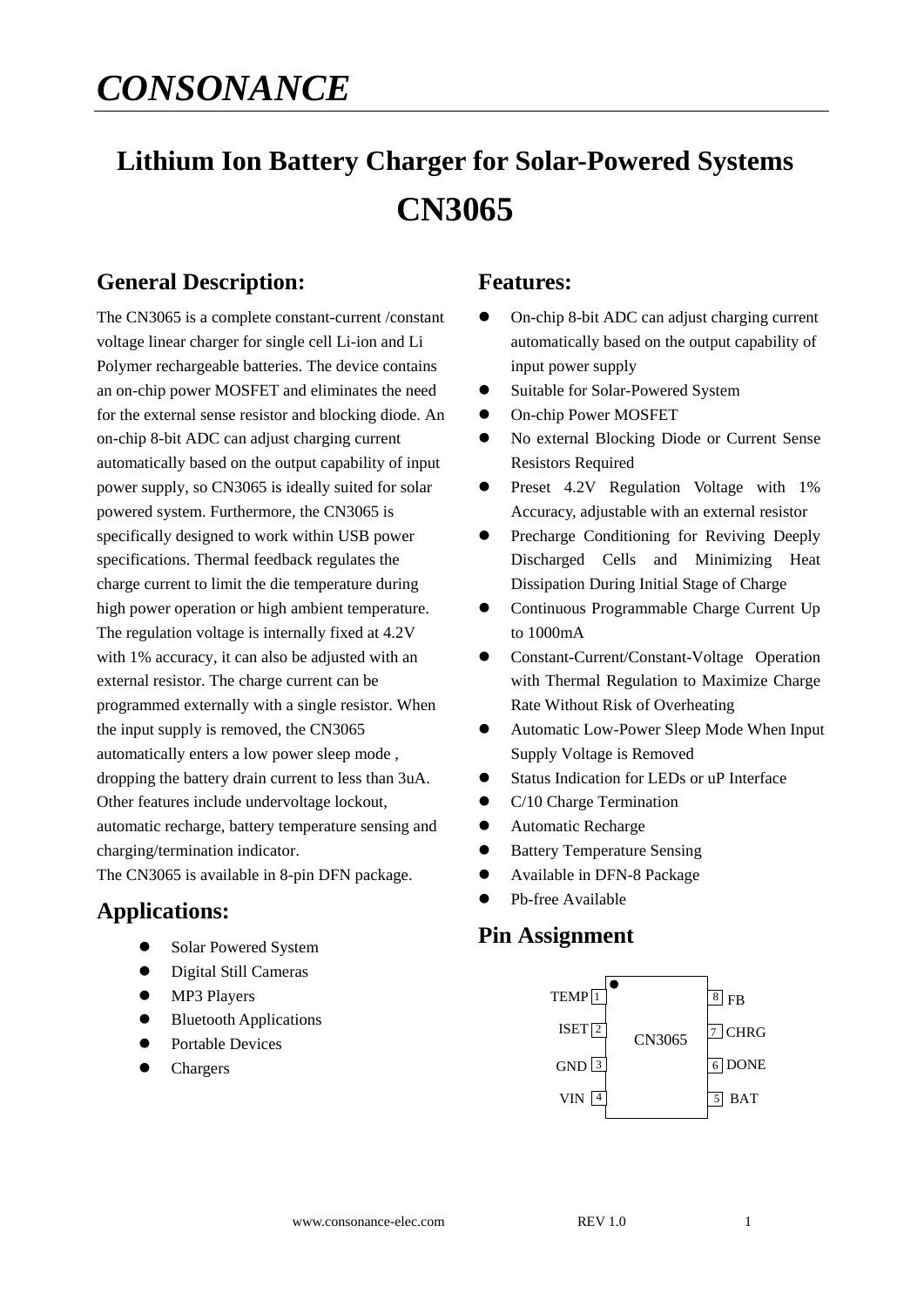# *CONSONANCE*

# **Typical Application Circuit**







Figure 2 Application Circuit(Adjust Constant Voltage Level with Rx)

www.consonance-elec.com REV 1.0 2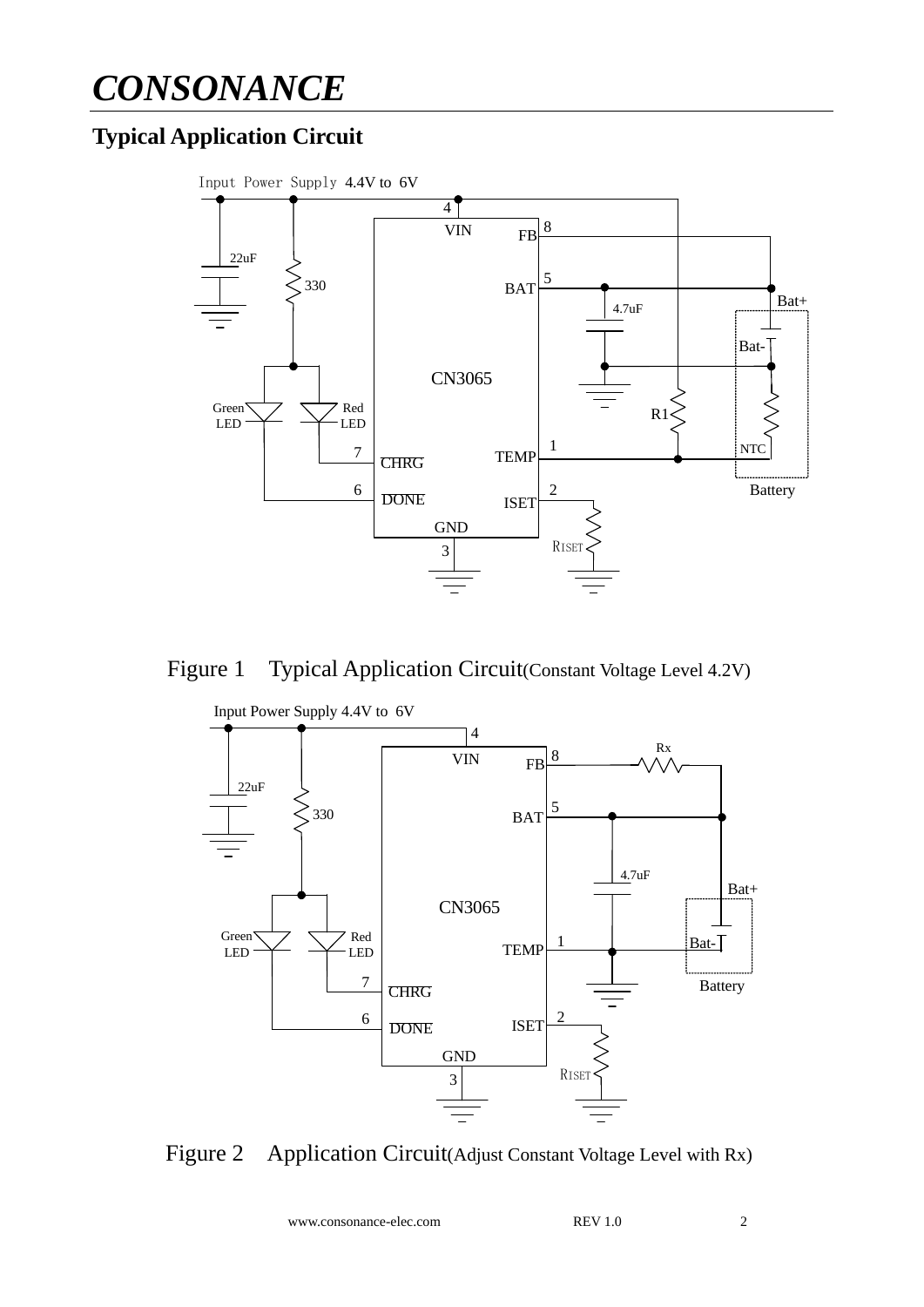In Figure 2, the BAT pin's voltage in constant voltage mode is given by the following equation:

Vbat =  $4.2+3.04\times10^{-6}\times$ Rx

Where, Vbat is in volt Rx is in ohm

## **Block Diagram**



Figure 3 Block Diagram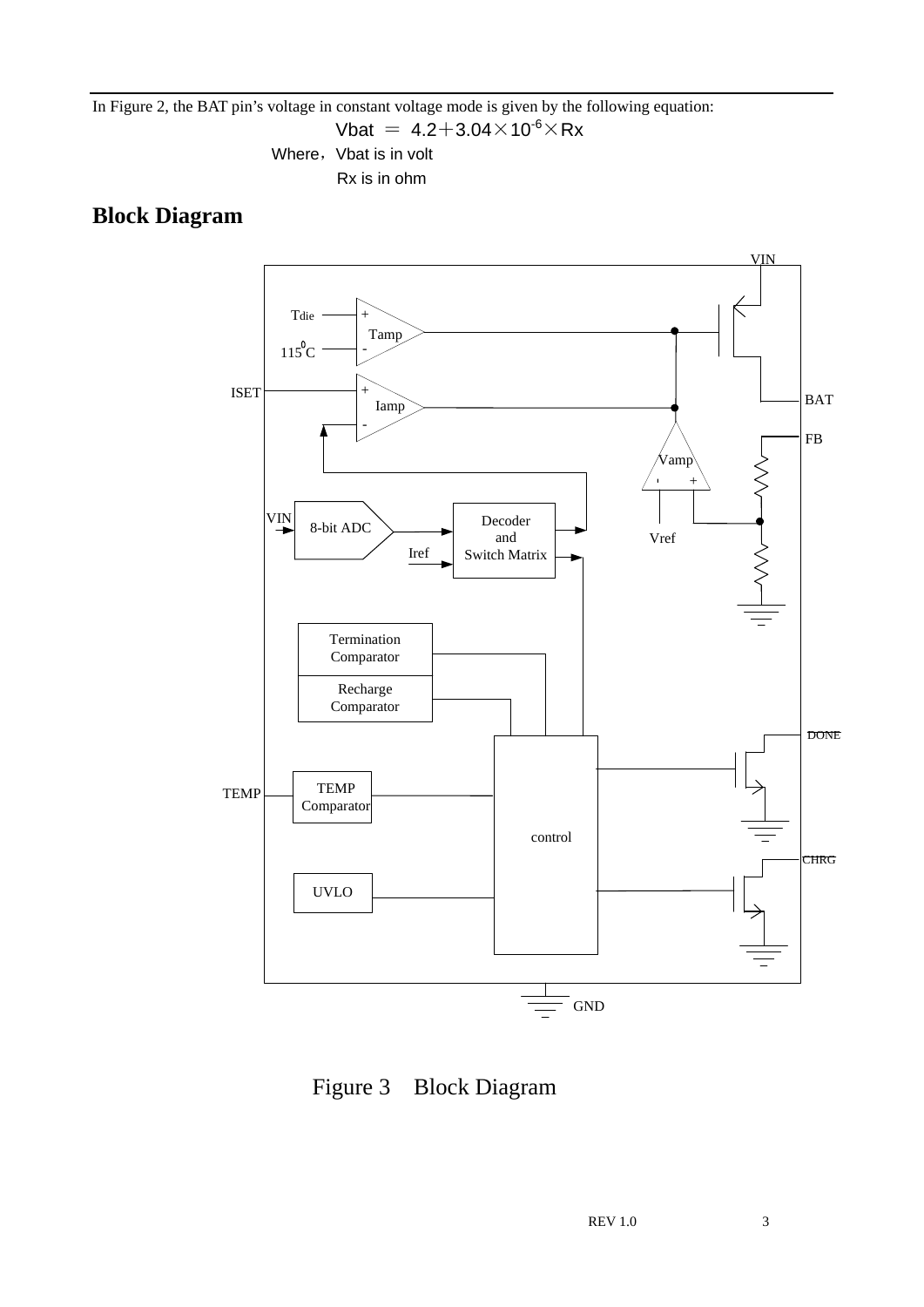# **Pin Description**

| Pin No.        | <b>Name</b> | <b>Function Description</b>                                                                 |  |  |  |
|----------------|-------------|---------------------------------------------------------------------------------------------|--|--|--|
|                |             | <b>Temperature Sense</b> Input. Connecting TEMP pin to NTC thermistor's                     |  |  |  |
|                |             | output in Lithium ion battery pack. If TEMP pin's voltage is below 46% of                   |  |  |  |
|                |             | input supply voltage $V_{IN}$ for more than 0.15S, this means that battery's                |  |  |  |
| $\mathbf{1}$   | <b>TEMP</b> | temperature is too high or too low, charging is suspended. If TEMP's voltage                |  |  |  |
|                |             | level is above 46% of input supply voltage for more than 0.15S, battery fault               |  |  |  |
|                |             | state is released, and charging will resume.                                                |  |  |  |
|                |             | The temperature sense function can be disabled by grounding the TEMP pin.                   |  |  |  |
|                | <b>ISET</b> | <b>Constant Charge Current Setting and Charge Current Monitor Pin.</b> The                  |  |  |  |
|                |             | charge current is set by connecting a resistor R <sub>ISET</sub> from this pin to GND.      |  |  |  |
|                |             | When in precharge mode, the ISET pin's voltage is regulated to 0.2V. When in                |  |  |  |
| $\overline{2}$ |             | constant charge current mode, the ISET pin's voltage is regulated to 2V. In all             |  |  |  |
|                |             | modes during charging, the voltage on ISET pin can be used to measure the                   |  |  |  |
|                |             | charge current as follows:                                                                  |  |  |  |
|                |             | $I_{CH} = (V_{ISET} / R_{ISET}) \times 900$                                                 |  |  |  |
| $\overline{3}$ | <b>GND</b>  | <b>Ground Terminal.</b>                                                                     |  |  |  |
| 4              | <b>VIN</b>  | <b>Positive Input Supply Voltage.</b> $V_{IN}$ is the power supply to the internal circuit. |  |  |  |
|                |             | When $V_{IN}$ drops to within 40mv of the BAT pin voltage, CN3065 enters low                |  |  |  |
|                |             | power sleep mode, dropping BAT pin's current to less than 3uA.                              |  |  |  |
|                | <b>BAT</b>  | Battery Connection Pin. Connect the positive terminal of the battery to BAT                 |  |  |  |
| 5              |             | pin. BAT pin draws less than 3uA current in chip disable mode or in sleep                   |  |  |  |
|                |             | mode. BAT pin provides charge current to the battery and provides regulation                |  |  |  |
|                |             | voltage of 4.2V.                                                                            |  |  |  |
|                | <b>DONE</b> | Open-Drain Charge termination Status Output. In charge termination                          |  |  |  |
| 6              |             | status, DONE is pulled low by an internal switch; Otherwise DONE pin is in                  |  |  |  |
|                |             | high impedance state.                                                                       |  |  |  |
| $\tau$         | CHRG        | Open Drain Charge Status Output. When the battery is being charged, the                     |  |  |  |
|                |             | $CHRG$ pin is pulled low by an internal switch, otherwise $CHRG$ pin is in high             |  |  |  |
|                |             | impedance state.                                                                            |  |  |  |
|                | <b>FB</b>   | Battery Voltage Kevin Sense Input. This Pin can Kelvin sense the battery                    |  |  |  |
| $\,8\,$        |             | voltage; Also the regulation voltage in constant voltage mode can be adjusted               |  |  |  |
|                |             | by connecting an external resistor between FB pin and BAT pin.                              |  |  |  |

# **Absolute Maximum Ratings**

| All Terminal Voltage $-0.3V$ to 6.5V |  |
|--------------------------------------|--|
| BAT Short-Circuit DurationContinuous |  |
|                                      |  |
| Lead Temperature(Soldering)300°C     |  |

Maximum Junction Temperature……150℃ s Operating Temperature……..<sup>-40℃</sup> to 85℃ C Thermal Resistance (DFN-8)…………TBD

*Stresses beyond those listed under 'Absolute Maximum Ratings' may cause permanent damage to the device. These are stress*  ratings only and functional operation of the device at these or any other conditions above those indicated in the operational *sections of the specifications is not implied. Exposure to Absolute Maximum Rating Conditions for extended periods may affect device reliability.*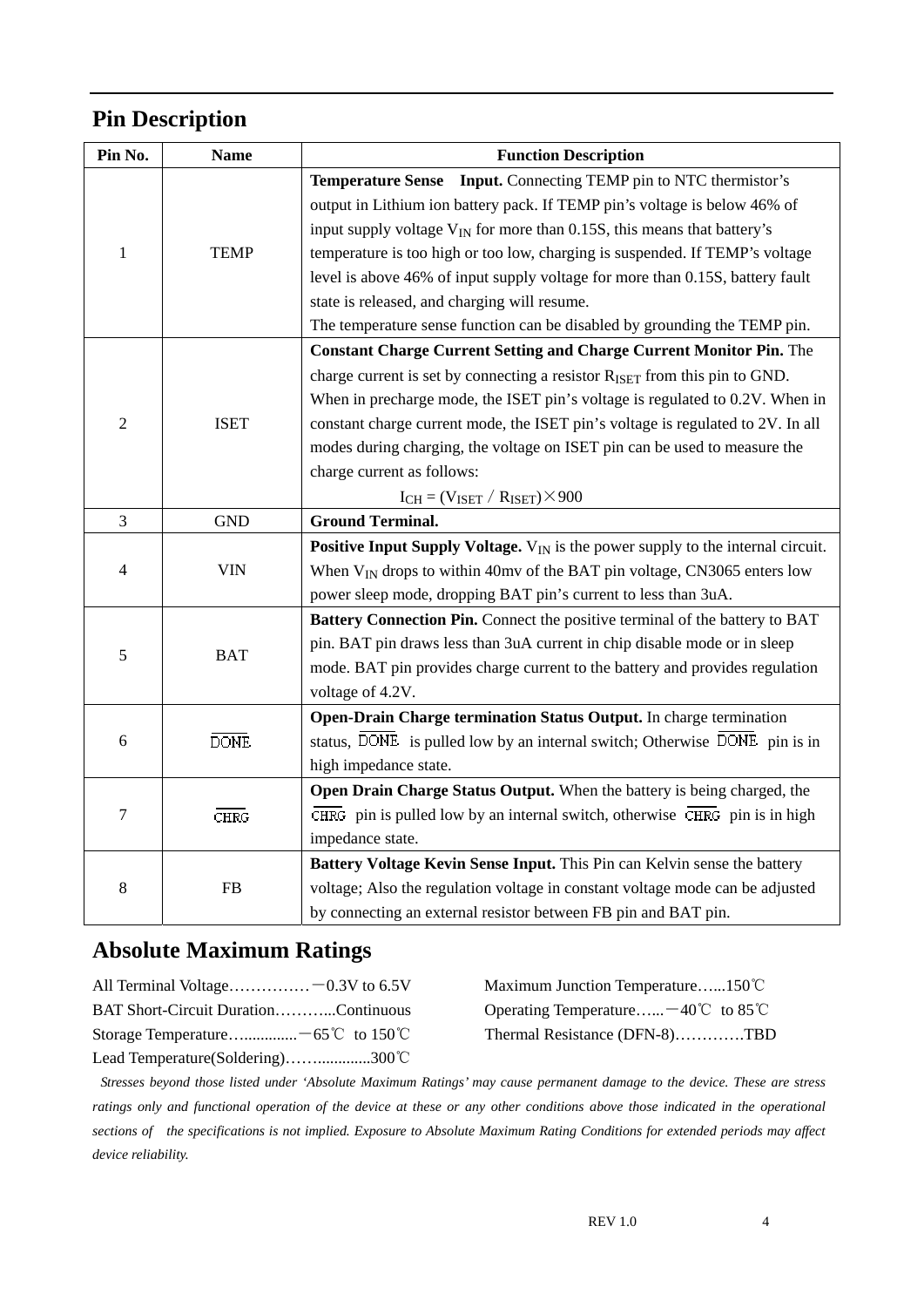# **Electrical Characteristics**

| $($ v $\mu$ v – $\sigma$ v $, \ \nu$ + $\mu$<br><b>Parameters</b> | <b>Symbol</b>           | $40 \circ 10$ s $\circ$ , Typical values are measured at $1_A$ -25 $\circ$ , unless otherwise holed)<br><b>Test Conditions</b> | Min   | <b>Typ</b>      | <b>Max</b>   | Unit                      |  |  |  |
|-------------------------------------------------------------------|-------------------------|--------------------------------------------------------------------------------------------------------------------------------|-------|-----------------|--------------|---------------------------|--|--|--|
| <b>Input Supply Voltage</b>                                       | <b>VIN</b>              |                                                                                                                                | 4.4   |                 | 6            | V                         |  |  |  |
| <b>Operating Current</b>                                          | <b>I</b> VIN            | <b>Charge Termination Mode</b>                                                                                                 | 400   | 650             | 950          | uA                        |  |  |  |
| Undervoltage Lockout                                              | Vuvlo                   | <b>VIN</b> falling                                                                                                             |       | 3.7             | 3.9          | $\mathbf{V}$              |  |  |  |
| Undervoltage Lockout<br>Hysteresis                                | Huvlo                   |                                                                                                                                |       | 0.1             |              | $\mathbf{V}$              |  |  |  |
| <b>Regulation Voltage</b>                                         | <b>V<sub>REG</sub></b>  | <b>Constant Voltage Mode</b>                                                                                                   | 4.158 | 4.2             | 4.242        | $\mathbf{V}$              |  |  |  |
|                                                                   | $I_{BAT}$               | $R_{ISET}=2K$ , $V_{BAT}=3.6V$                                                                                                 | 720   | 900             | 1080         | mA                        |  |  |  |
|                                                                   |                         | $R_{ISET}=2K$ , $V_{BAT}=2.4V$                                                                                                 | 45    | 90              | 135          |                           |  |  |  |
| <b>BAT</b> pin Current                                            |                         | V <sub>BAT</sub> =V <sub>REG</sub> , standby mode                                                                              | 1.75  | 3.5             | $\tau$       | uA                        |  |  |  |
|                                                                   |                         | VIN=0V, sleep mode                                                                                                             |       |                 | 3            |                           |  |  |  |
| <b>Precharge Threshold</b>                                        |                         |                                                                                                                                |       |                 |              |                           |  |  |  |
| Precharge Threshold                                               | <b>V<sub>PRE</sub></b>  | Voltage at BAT pin rising                                                                                                      | 2.9   | 3.0             | 3.1          | $\mathbf{V}$              |  |  |  |
| Precharge Threshold<br>Hysteresis                                 | <b>H</b> <sub>PRE</sub> |                                                                                                                                |       | 0.1             |              | $\mathbf{V}$              |  |  |  |
| <b>Charge Termination Threshold</b>                               |                         |                                                                                                                                |       |                 |              |                           |  |  |  |
| <b>Charge Termination</b><br>Threshold                            | Vterm                   | Measure voltage at ISET pin                                                                                                    | 0.18  | 0.22            | 0.26         | V                         |  |  |  |
| <b>Recharge Threshold</b>                                         |                         |                                                                                                                                |       |                 |              |                           |  |  |  |
| Recharge Threshold                                                | <b>VRECH</b>            |                                                                                                                                |       | $V_{REG} = 0.1$ |              | $\boldsymbol{\mathrm{V}}$ |  |  |  |
| <b>Sleep Mode</b>                                                 |                         |                                                                                                                                |       |                 |              |                           |  |  |  |
| Sleep Mode Threshold                                              | $V_{SLP}$               | V <sub>IN</sub> from high to low, measures<br>the voltage $(V_{IN} - V_{BAT})$                                                 |       | 40              |              | my                        |  |  |  |
| Sleep mode Release                                                | <b>V<sub>SLPR</sub></b> | V <sub>IN</sub> from low to high, measures                                                                                     | 90    |                 |              | mv                        |  |  |  |
| Threshold                                                         |                         | the voltage $(V_{IN} - V_{BAT})$                                                                                               |       |                 |              |                           |  |  |  |
| <b>ISET Pin</b>                                                   |                         |                                                                                                                                |       |                 |              |                           |  |  |  |
| <b>ISET Pin Voltage</b>                                           | V <sub>ISET</sub>       | Precharge mode                                                                                                                 |       | 0.2             |              | $\mathbf V$               |  |  |  |
|                                                                   |                         | Constant current mode                                                                                                          |       | 2.0             |              |                           |  |  |  |
| <b>TEMP PIN</b>                                                   |                         |                                                                                                                                |       |                 |              |                           |  |  |  |
| Input Threshold                                                   | <b>VTEMP</b>            |                                                                                                                                | 43.5  | 46              | 48.5         | $\%$ V <sub>IN</sub>      |  |  |  |
| <b>TEMP</b> input Current                                         |                         | TEMP to $V_{IN}$ or to GND                                                                                                     |       |                 | 0.5          | uA                        |  |  |  |
| DONE Pin                                                          |                         |                                                                                                                                |       |                 |              |                           |  |  |  |
| DONE Sink Current                                                 | <b>I</b> DONE           | V <sub>DONE</sub> =0.3V, termination mode                                                                                      |       | 10              |              | mA                        |  |  |  |
| DONE Leakage Current                                              |                         | V <sub>DONE</sub> =6V, charge mode                                                                                             |       |                 | 1            | uA                        |  |  |  |
| CHRG Pin                                                          |                         |                                                                                                                                |       |                 |              |                           |  |  |  |
| CHRG Sink Current                                                 | <b>I</b> CHRG           | V <sub>CHRG</sub> =0.3V, Charge status                                                                                         |       | 10              |              | mA                        |  |  |  |
| CHRG Leakage Current                                              |                         | V <sub>CHRG</sub> =6V, termination mode                                                                                        |       |                 | $\mathbf{1}$ | uA                        |  |  |  |

(VIN=5V,  $T_A = -40^{\circ}$ C, to 85<sup>°</sup>C. Typical Values are measured at  $T_A = 25^{\circ}$ C unless otherwise noted)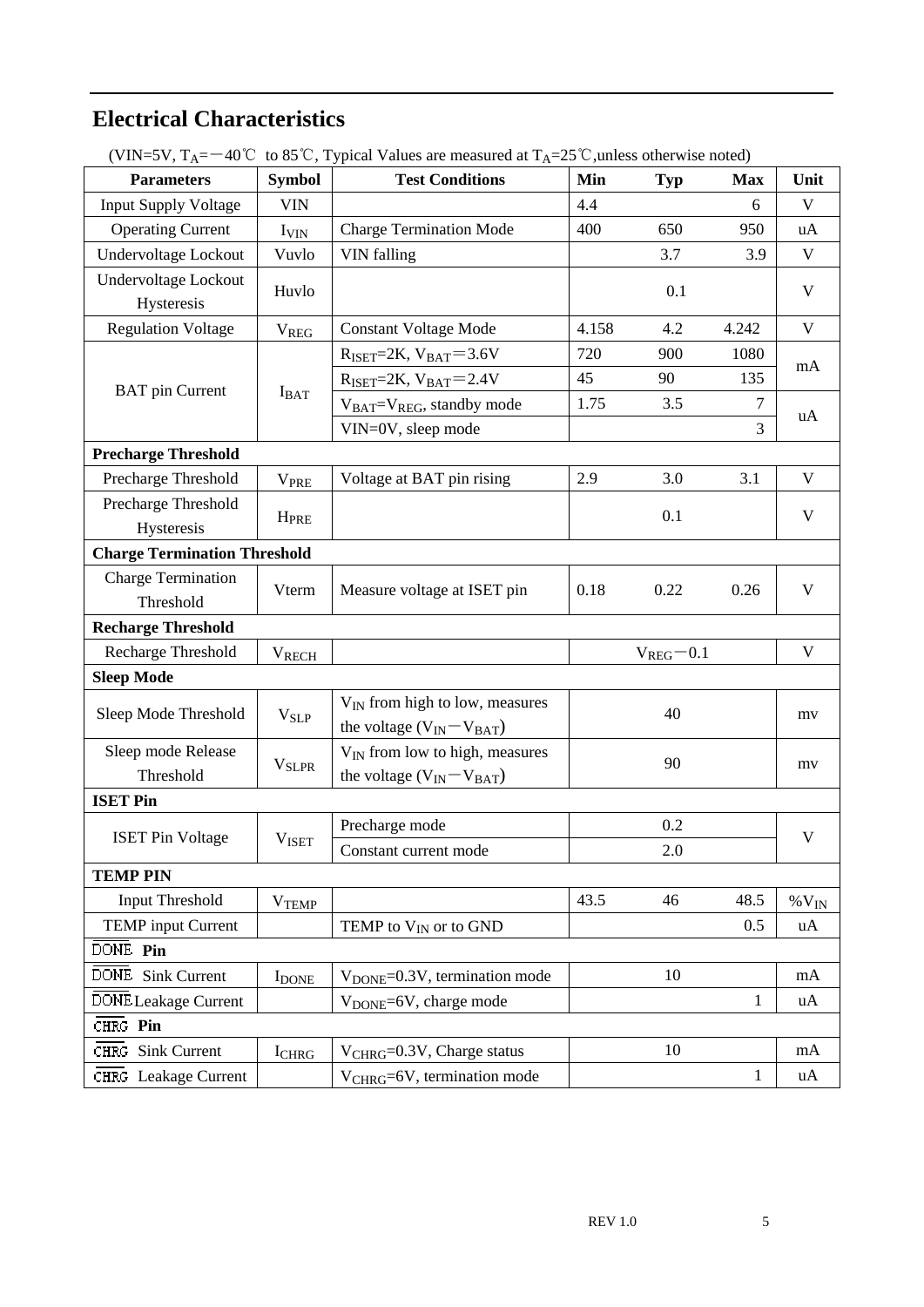## **Detailed Description**

The CN3065 is a linear battery charger designed primarily for charging single cell lithium-ion or lithium-polymer batteries. Featuring an internal P-channel power MOSFET, the charger uses a constant-current/constant-voltage to charge the batteries. Continuous charge current can be programmed up to 1000mA with an external resistor. No blocking diode or sense resistor is required. The on-chip 8-bit ADC can adjust charging current automatically based on the output capability of input power supply, so CN3065 is ideally suited for the solar-powered systems, or the applications that need to charge lithium-ion battery or lithium polymer battery with an input power supply whose output capability is limited. The open-drain output DONE and  $\overline{\text{CHRG}}$  indicates the charger's status. The internal thermal regulation circuit reduces the programmed charge current if the die temperature attempts to rise above a preset value of approximately 115℃. This feature protects the CN3065 from excessive temperature, and allows the user to push the limits of the power handling capability of a given circuit board without risk of damaging the CN3065 or the external components. Another benefit of adopting thermal regulation is that charge current can be set according to typical, not worst-case, ambient temperatures for a given application with the assurance that the charger will automatically reduce the current in worst-case conditions.

The charge cycle begins when the voltage at the  $V_{IN}$  pin rises above the UVLO level, a current set resistor is connected from the ISET pin to ground. The  $\overline{\text{CHRG}}$  pin outputs a logic low to indicate that the charge cycle is ongoing. At the beginning of the charge cycle, if the voltage at FB pin is below 3V, the charger is in precharge mode to bring the cell voltage up to a safe level for charging. The charger goes into the fast charge constant-current mode once the voltage on the FB pin rises above 3V. In constant current mode, the charge current is set by R<sub>ISET</sub>. When the battery approaches the regulation voltage, the charge current begins to decrease as the CN3065 enters the constant-voltage mode. When the current drops to charge termination threshold, the charge cycle is terminated,  $\overline{DONE}$  is pulled low by an internal switch and  $\overline{CHRG}$  pin assumes a high impedance state to indicate that the charge cycle is terminated. The charge termination threshold is 10% of the current in constant current mode. To restart the charge cycle, just remove the input voltage and reapply it. The charge cycle can also be automatically restarted if the FB pin voltage falls below the recharge threshold. The on-chip reference voltage, error amplifier and the resistor divider provide regulation voltage with 1% accuracy which can meet the requirement of lithium-ion and lithium polymer batteries. When the input voltage is not present, the charger goes into a sleep mode, dropping battery drain current to less than 3uA. This greatly reduces the current drain on the battery and increases the standby time.

The charging profile is shown in the following figure: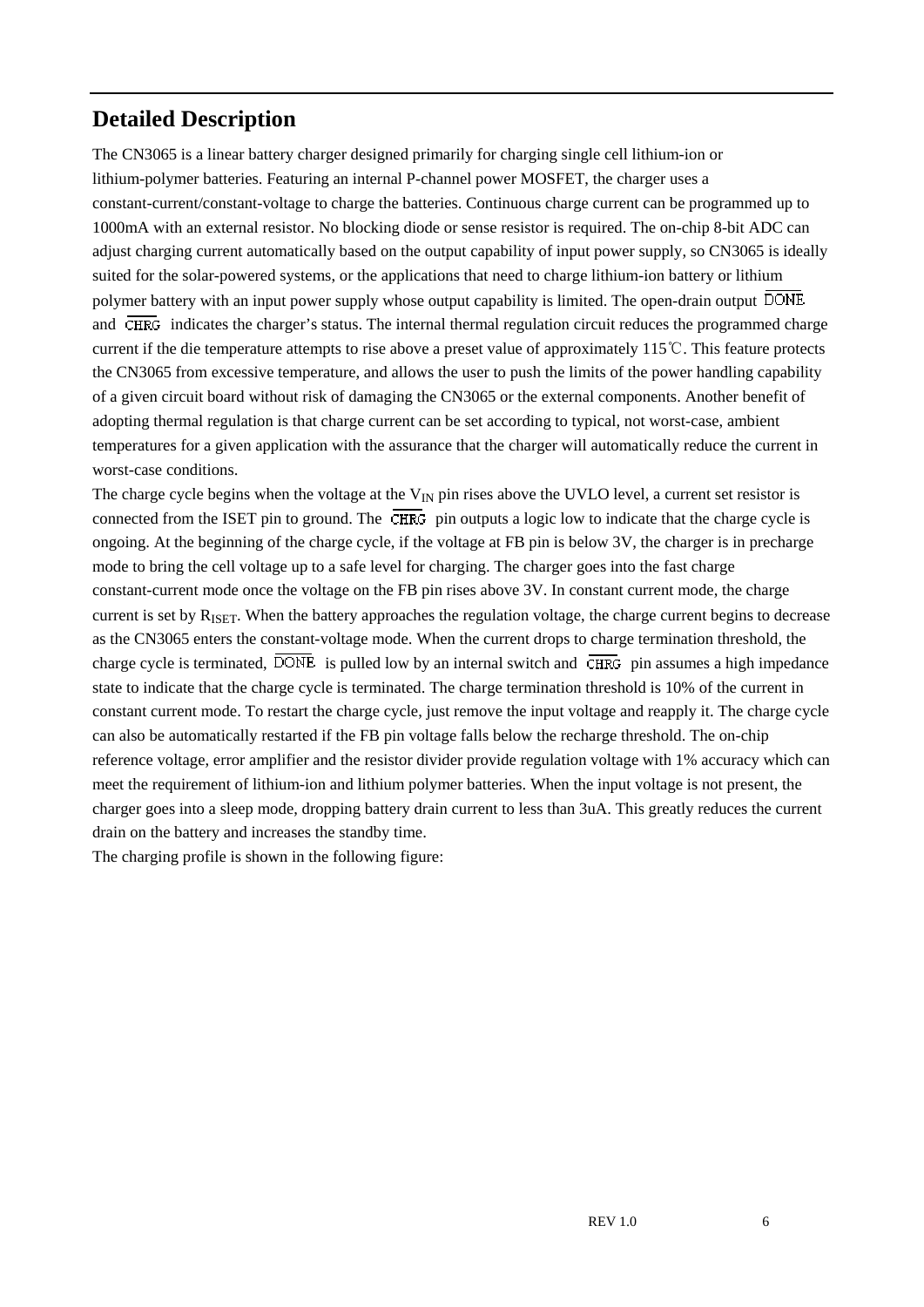

## Figure 4 Charging Profile

## **Application Information**

#### **Undervoltage Lockout (UVLO)**

An internal undervoltage lockout circuit monitors the input voltage and keeps the charger in shutdown mode until  $V_{IN}$  rises above the undervoltage lockout voltage. The UVLO circuit has a built-in hysteresis of 0.1V.

#### **Sleep mode**

There is an on-chip sleep comparator. The comparator keeps the charger in sleep mode if  $V_{IN}$  falls below sleep mode threshold(VBAT+40mv). Once in sleep mode, the charger will not come out of sleep mode until  $V_{IN}$  rises 90mv above the battery voltage.

#### **Precharge mode**

At the beginning of a charge cycle, if the battery voltage is below 3V, the charger goes into precharge mode , and the charge current is 10% of fast charge current in constant current mode.

#### **Charging Current limited by the Output capability of Input Power Supply**

If the output capability of input power supply is less than the charging current set by the resistor at ISET pin, then the on-chip 8-bit ADC will begin to function to adjust the charging current based on the output capability of input power supply. In this case, the charging current may be less than the value set by the resistor at ISET pin, but it is maximized to the output capability of input power supply on the condition that the input voltage at VIN pin is no less than 4.35V, which is the minimum operating voltage of CN3065. So the charging current can be set according to the maximum output capability of input power supply, not the worst case.

#### **Adjusting the regulation voltage in constant voltage mode**

The regulation voltage in constant voltage mode can be adjusted by an external resistor connecting between FB pin and BAT pin as shown in Figure 5: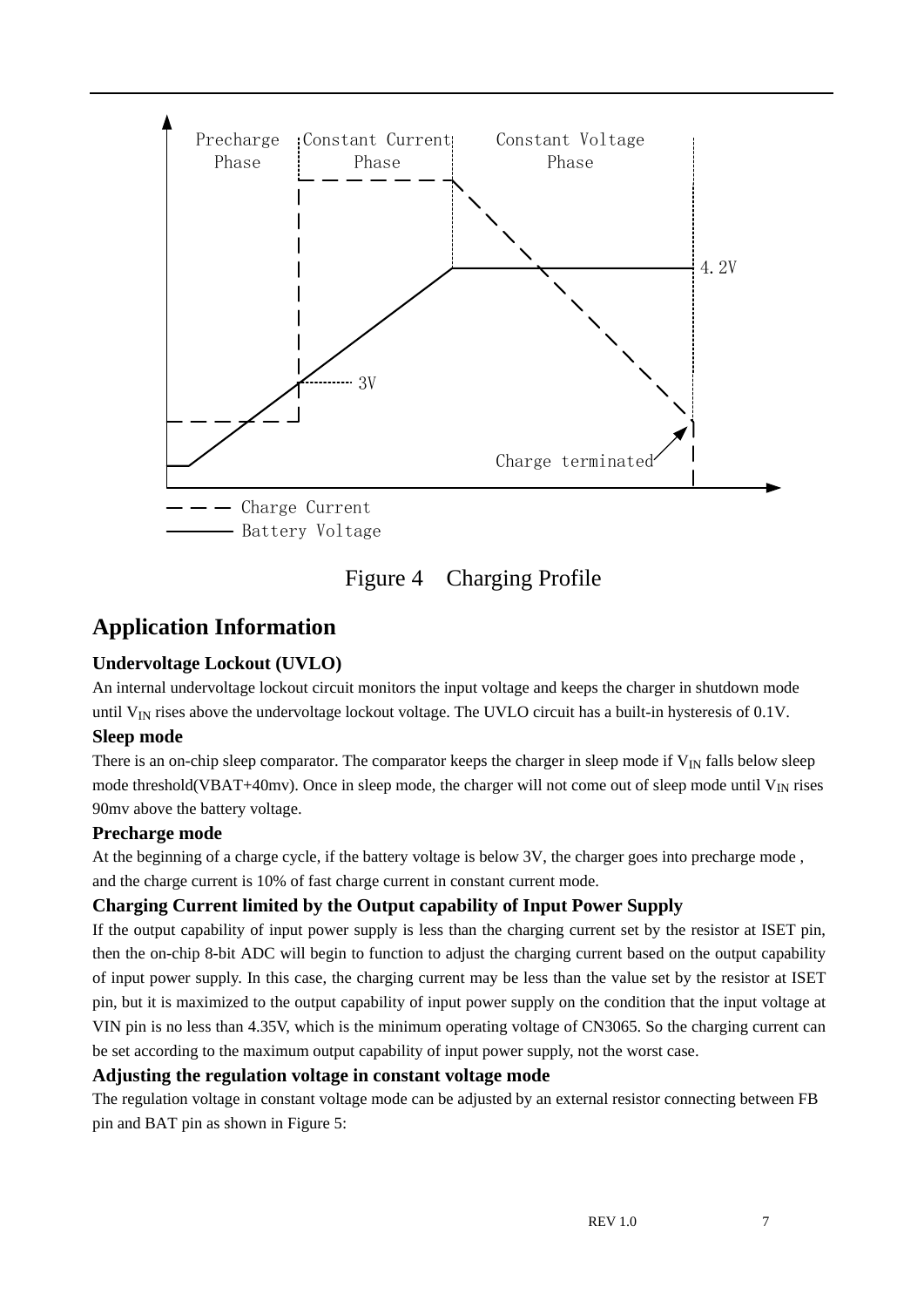

### Figure 5 Adjusting Regulation Voltage in Constant Voltage Mode

In Figure 5, the regulation voltage in constant voltage mode will be given by the following equation: Vbat =  $4.2 + 3.04 \times 10^{-6} \times Rx$ 

Where,

 Vbat is in volt Rx is in ohm

#### **Programming Charge Current**

The formula for the battery charge current in constant current mode is:

 $I_{CH} = 1800V / R_{ISET}$ 

Where:

ICH is the charge current in ampere RISET is the total resistance from the ISET pin to ground in ohm

For example, if 800mA charge current is required, calculate:

 $R_{ISET} = 1800V/0.8A = 2.25k\Omega$ 

For best stability over temperature and time, 1% metal film resistors are recommended. If the charger is in constant-temperature or constant voltage mode, the charge current can be monitored by measuring the ISET pin voltage, and the charge current is calculated as the following equation:

 $I_{CH} = (V_{ISET} / R_{ISET}) \times 900$ 

#### **Combine Two Power Inputs**

Although the CN3065 allows charging from a solar power supply, a wall adapter or a USB port can also be used to charge Li-Ion/Li-polymer batteries. Figure 6 shows an example of how to combine 2 power inputs. A P-channel MOSFET, M1, is used to prevent back conducting into the  $2<sup>nd</sup>$  power supply when the  $1<sup>st</sup>$  power supply is present and Schottky diode, D1, is used to prevent  $2^{nd}$  power supply loss through the 1k  $\Omega$  pull-down resistor.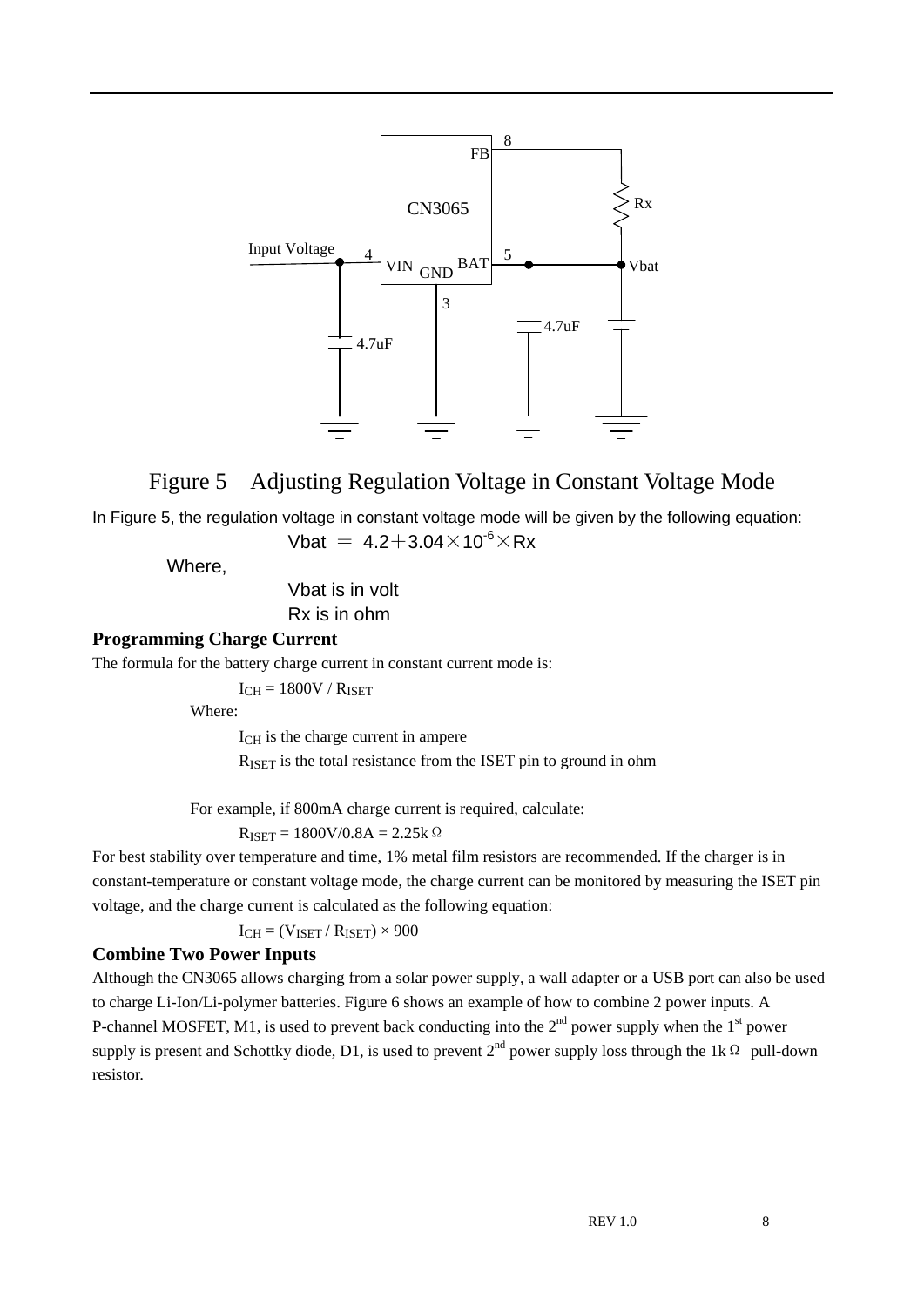

# Figure 6 Combining 2 Input Power Supply

#### **Battery Temperature Sense**

To prevent the damage caused by the very high or very low temperature done to the battery pack, the CN3065 continuously senses battery pack temperature by measuring the voltage at TEMP pin.

If  $V_{\text{TEMP}}$  < (46%  $\times$  VIN) for 0.15 seconds, it indicates that the battery temperature is too high or too low and the charge cycle is suspended. If  $V_{\text{TEMP}}>(46\% \times \text{VIN})$  for 0.15 seconds, the charge cycle resumes.

The battery temperature sense function can be disabled by connecting TEMP pin to GND.

#### **Recharge**

After a charge cycle has terminated, if the battery voltage drops below the recharge threshold of 4.1V, a new charge cycle will begin automatically.

#### **Constant-Current/Constant-Voltage/Constant-Temperature**

The CN3065 use a unique architecture to charge a battery in a constant-current, constant-voltage, constant temperature fashion as shown in Figure 3. Amplifiers Iamp, Vamp, and Tamp are used in three separate feedback loops to force the charger into constant-current, constant-voltage, or constant-temperature mode, respectively. In constant current mode the charge current delivered to the battery equal to 1800V/RISET. If the power dissipation of the CN3065 results in the junction temperature approaching 115℃, the amplifier Tamp will begin decreasing the charge current to limit the die temperature to approximately 115℃. As the battery voltage rises, the CN3065 either returns to constant-current mode or it enters constant voltage mode straight from constant-temperature mode.

#### **Open-Drain Status Outputs**

The CN3065 have 2 open-drain status outputs:  $\overline{DONE}$  and  $\overline{CHRG}$ .  $\overline{CHRG}$  is pulled low when the charger is in charging status, otherwise  $\overline{\text{CHRG}}$  becomes high impedance.  $\overline{\text{DONE}}$  is pulled low if the charger is in charge termination status, otherwise  $\overline{DONE}$  becomes high impedance.

When the battery is not present, the charger charges the output capacitor to the regulation voltage quickly, then the BAT pin's voltage decays slowly to recharge threshold because of low leakage current at BAT pin, which results in a 100mv ripple waveform at BAT pin, in the meantime,  $\overline{\text{CHRG}}$  pin outputs a pulse to indicate that the battery's absence. The pulse's frequency is around 10Hz when a 4.7uF output capacitor is used. The open drain status output that is not used should be tied to ground.

#### **VIN Bypass Capacitor CIN**

Many types of capacitors can be used for input bypassing,  $C_{\text{IN}}$  is typically a 22uF capacitor.

For the consideration of the bypass capacitor, please refer to the Application Note AN102 from our website. **Stability** 

#### Typically a 4.7uF capacitor from BAT pin to GND is required to stabilize the feedback loop.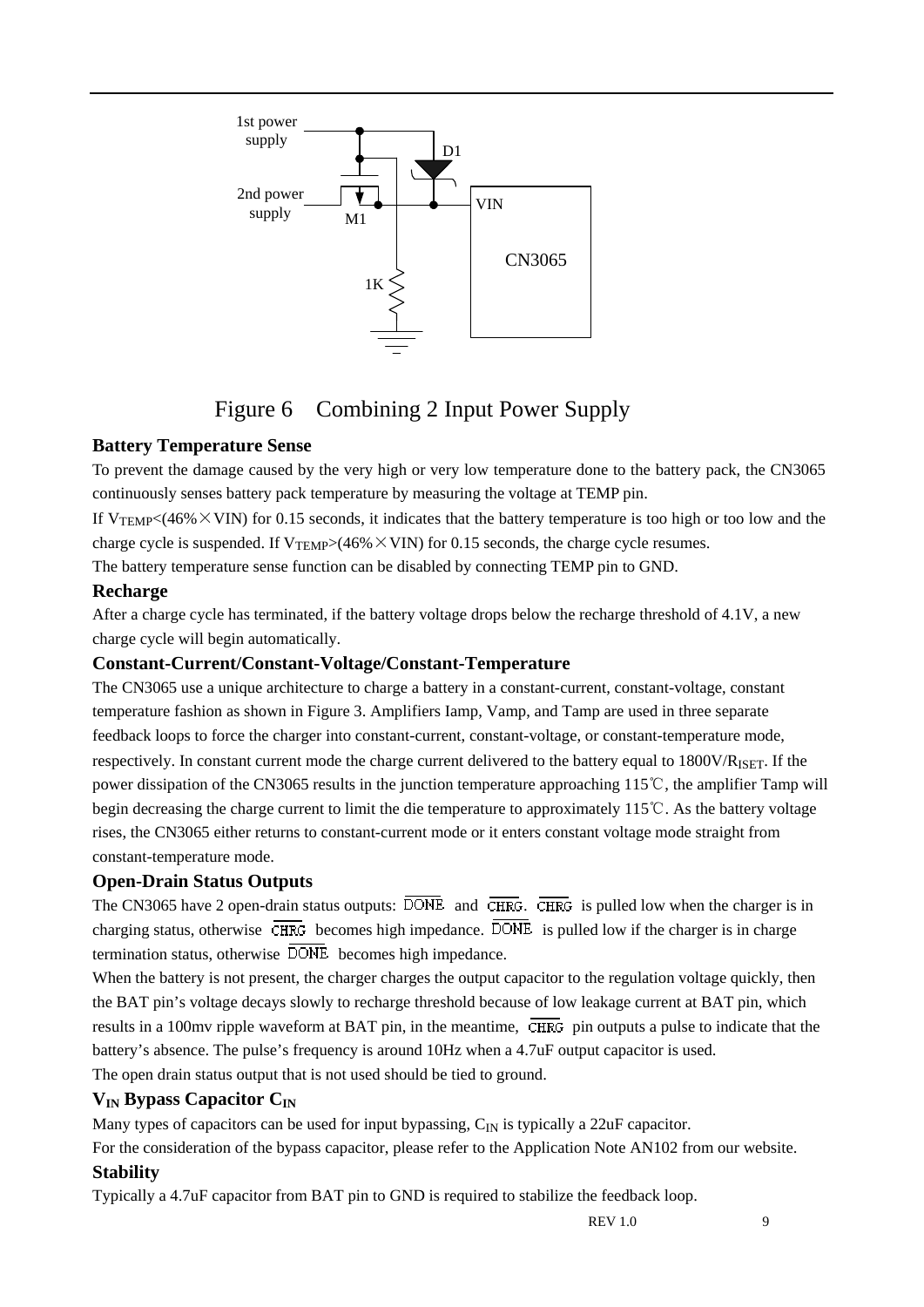In constant current mode, the stability is also affected by the impedance at the ISET pin . With no additional capacitance on the ISET pin, the loop is stable with current set resistors values as high as  $50K\Omega$ . However, additional capacitance on ISET pin reduces the maximum allowed current set resistor. The pole frequency at ISET pin should be kept above 200KHz. Therefore, if ISET pin is loaded with a capacitance C, the following equation should be used to calculate the maximum resistance value for  $R_{\text{ISET}}$ :

$$
R_{ISET} < 1~/~(6.28\!\times\!2\!\times\!10^5\!\times\!C)
$$

In order to measure average charge current or isolate capacitive load from ISET pin, a simple RC filter can be used on ISET pin as shown in Figure 7.



Figure 7 Isolating Capacitive Load on ISET Pin

#### **Board Layout Considerations**

- 1. RISET at ISET pin should be as close to CN3065 as possible, also the parasitic capacitance at ISET pin should be kept as small as possible.
- 2. The capacitance at VIN pin and BAT pin should be as close to CN3065 as possible.
- 3. During charging, CN3065's temperature may be high, the NTC thermistor should be placed far enough to CN3065 so that the thermistor can reflect the battery's temperature correctly.
- 4. It is very important to use a good thermal PC board layout to maximize charging current. The thermal path for the heat generated by the IC is from the die to the copper lead frame through the package lead(especially the ground lead) to the PC board copper, the PC board copper is the heat sink. The footprint copper pads should be as wide as possible and expand out to larger copper areas to spread and dissipate the heat to the surrounding ambient. Feedthrough vias to inner or backside copper layers are also useful in improving the overall thermal performance of the charger. Other heat sources on the board, not related to the charger, must also be considered when designing a PC board layout because they will affect overall temperature rise and the maximum charge current.

The ability to deliver maximum charge current under all conditions require that the exposed metal pad on the back side of the CN3065 package be soldered to the PC board ground. Failure to make the thermal contact between the exposed pad on the backside of the package and the copper board will result in larger thermal resistance.